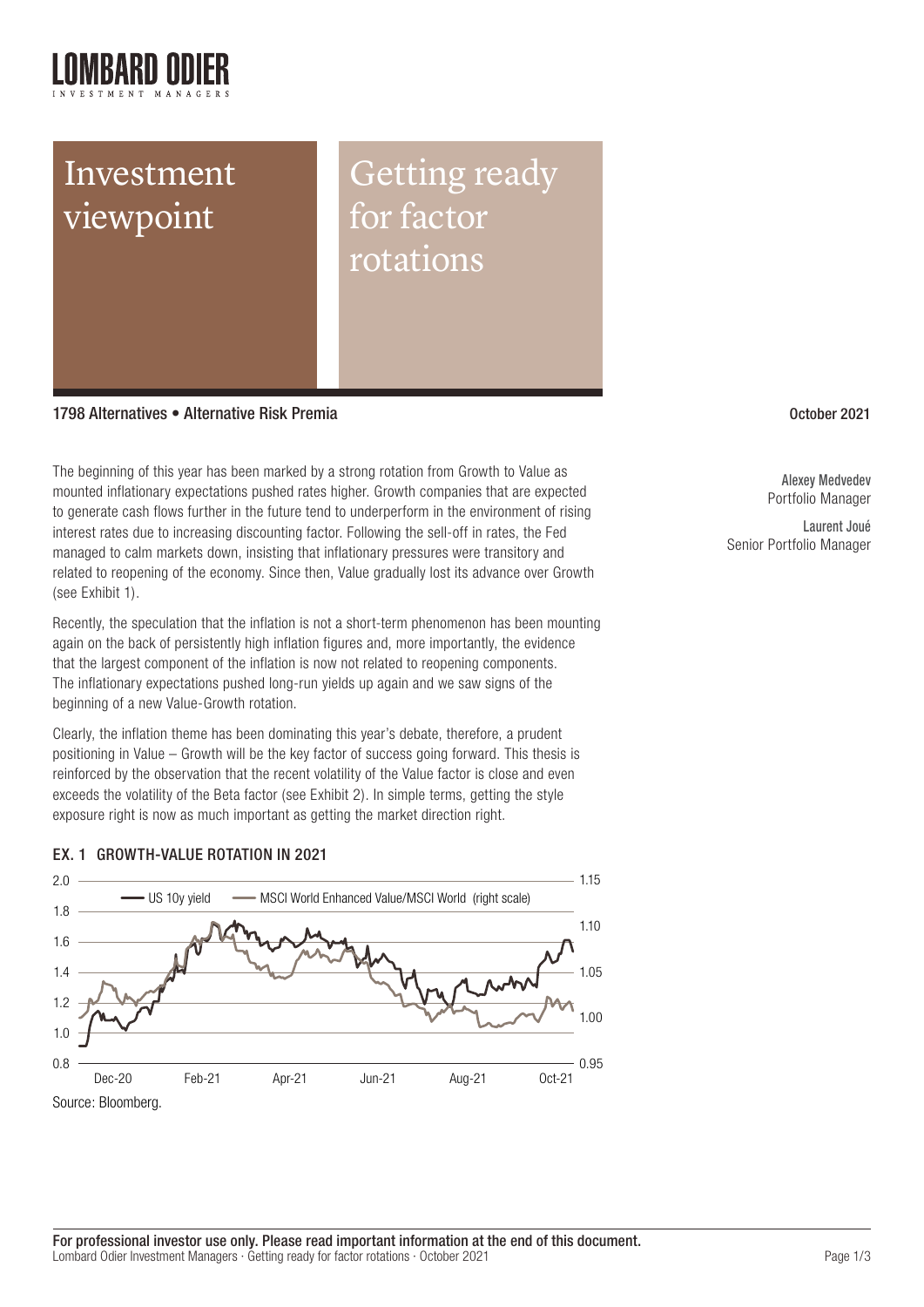# EX. 2 VALUE TO BETA VOLATILITY RATIO: VALUE IS NOW AS RISKY AS BETA



Source: LOIM. Ratio of the volatility of Value factor to volatility of Beta factor. Factor volatilities are estimated based on holdings of long-short portfolios replicating proprietary Beta and Value factors built on a GICS1 sector-neutral basis and each "purified" from other four factors (Value, Quality, Momentum, Beta, and Size).

In our factor-based portfolio we gain the exposure to Value through a proprietary Fresh Value factor.<sup>1</sup> This variation of the value factor is derived from the traditional one by neutralising the past exposure to Value. In a nutshell, we target value stocks that became "cheap"

only recently while avoiding stocks that stay "cheap" too long (value traps). Historically, the Fresh Value factor allowed capturing value premium in a much smoother way, avoiding violent movements typical for the traditional value investing.

The Fresh Value factor did its job this year too. While the original Value factor experienced wild fluctuations, Fresh Value was able to exhibit a much smoother performance resulting in a healthy return across all the regions. Going forward, Fresh Value may miss a sharp come-back to Value, however, it will capture the long-run rotation in the full extent.

At this moment it is very difficult to make credible predictions about future style performances. We expect the inflationary pressures to persist, which should work in favour of Value. Nevertheless, we do not rule out alternative scenarios that might hurt Value. One of the worst case scenarios is the stagnation of the economy when high inflation is coupled with negative growth. Value stocks are known to perform badly during recessions as they have physical capital in place as opposed to growth companies that are still in the phase of investment. Whatever comes next, we are confident that our style positioning through the Fresh Value factor will allow us to capture future Growth-Value rotations while limiting downside risk of value stocks getting hit again.



Source: LOIM. Performance of long-short portfolios replicating proprietary Fresh Value and Value factors built on a GICS1 sector-neutral basis and each "purified" from other four factors (Value, Quality, Momentum, Beta, and Size).

<sup>1</sup> Please, see our publication «Let's make Value great again» available at https://am.lombardodier.com/home/asset-classes/alternatives/ alternative-risk-premia/alternative-risk-premia-research.html

# EX. 3 FRESH VALUE GEST ITS JOB DONE